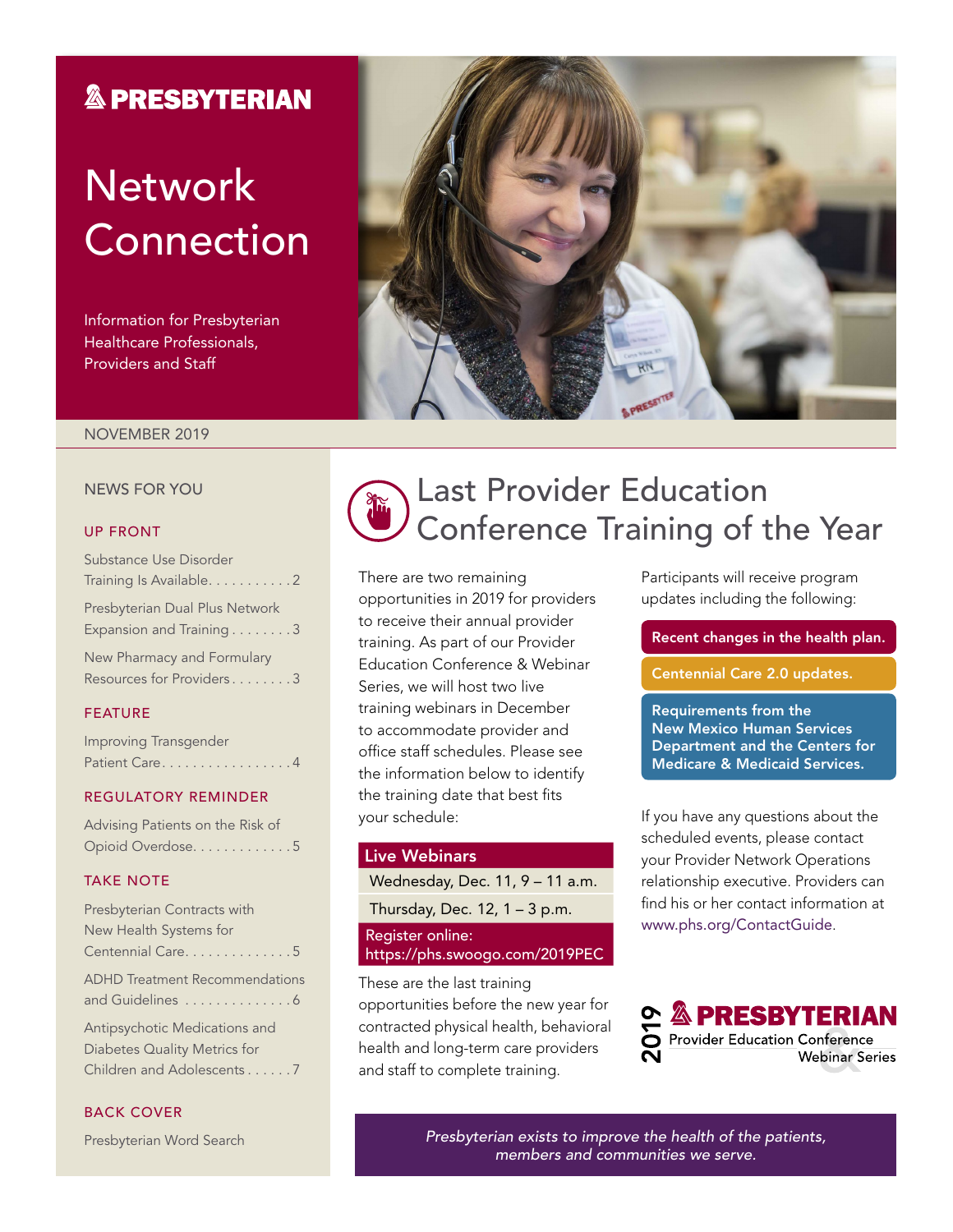## Substance Use Disorder Training Is Available

In 2017, Presbyterian launched the Substance Use Disorder and Community Collaborative Initiative (SUDCCI) to improve the physical and mental health of people with substance use disorders (SUDs). We created a system of care that provides high quality treatment, interventions and seamless transitions between all care settings.

As part of the SUDCCI, Presbyterian offers a variety of resources and training to providers. These trainings are no cost to participants and provide continuing education (CE) credits. Below are Presbyterian's upcoming SUD training opportunities.

### DATA 2000 Waiver: Buprenorphine Certification

Providers who want to receive the waiver to prescribe buprenorphine for medication-assisted treatment of opioid addictions can attend one of the upcoming buprenorphine certification trainings listed in the following table.

| Date and Time   Location                                              |                                            |
|-----------------------------------------------------------------------|--------------------------------------------|
| Wednesday, Nov. Presbyterian<br>20, 9 a.m. - 6 p.m. Española Hospital |                                            |
| Tuesday, Dec. 17,<br>$9 a.m. - 6 p.m.$                                | Presbyterian<br><b>Rust Medical Center</b> |

Providers can register online at the following link: [https://www.eeds.](https://www.eeds.com/portal_live_events.aspx?Portal_SIN=230143) [com/portal\\_live\\_events.aspx?Portal\\_](https://www.eeds.com/portal_live_events.aspx?Portal_SIN=230143) [SIN=230143](https://www.eeds.com/portal_live_events.aspx?Portal_SIN=230143)

Both trainings offer 8.0 American Medical Association (AMA) Physician's Recognition Award (PRA) Category 1 Credits to participants upon completion. AMA PRA Category 1 Credits meet the pain management continuing medical education (CME)

requirements for license renewal by the New Mexico Medical Board.

### Motivational Interviewing

Providers are invited to attend Motivational Interviewing (MI) training on Tuesday, Nov. 5 and Tuesday, Nov. 19 at the Presbyterian Rev. Hugh Cooper Administrative Center. At this training, providers will learn how to apply MI techniques for a variety of medical conditions. Providers can register online at the following link: [https://www.eeds.com/portal\\_live\\_](https://www.eeds.com/portal_live_events.aspx?ConferenceID=817565) [events.aspx?ConferenceID=817565](https://www.eeds.com/portal_live_events.aspx?ConferenceID=817565).

Participants who complete training can earn the following credits:

- Up to 12.0 AMA PRA Category 1 credits.
- Up to 12.0 American Nursing Credentialing Center (ANCC) accredited approver units for continuing nurse education (CNE).
- Up to 12.0 New Mexico Counseling and Therapy Practice Board units.

### On-demand Trainings

Presbyterian offers the following ondemand trainings to any provider/ organization in New Mexico:

- Relapse Prevention
- Motivational Interviewing: Overview – Basics – Vignettes
- Safer Opioid Prescribing and Nonopioid Alternatives
- Addictions 101
- Medical Cannabis in NM: Implications for Medical Practice
- Medicated-assisted Therapy Treatment and Detox Protocol (modules 1, 2 and 3)

Providers can register for these trainings online at the following link: [https://www.eeds.com/portal\\_](https://www.eeds.com/portal_enduring_materials.aspx?Portal_SIN=230143) [enduring\\_materials.aspx?Portal\\_](https://www.eeds.com/portal_enduring_materials.aspx?Portal_SIN=230143) [SIN=230143](https://www.eeds.com/portal_enduring_materials.aspx?Portal_SIN=230143).

Presbyterian also offers these trainings at the provider's office upon request. To receive receiving training at your office, contact our education coordinator at [info\\_BHIntegration@](mailto:info_BHIntegration@phs.org) [phs.org](mailto:info_BHIntegration@phs.org).

### Presbyterian ECHO Clinic

Presbyterian recently partnered with Project ECHO to provide training clinics for SUDs. Providers use videoconference software to connect to live lectures and discussions with other healthcare professionals about SUDs. The table below indicates the ECHO training clinics that Presbyterian offers.

| <b>ECHO Training Clinic Date and Time</b>     |                                                                    |
|-----------------------------------------------|--------------------------------------------------------------------|
| Pain and<br><b>Addictions ECHO</b>            | Thursdays,<br>Noon. - 2 p.m.                                       |
| <b>Child Behavioral</b><br><b>Health ECHO</b> | First and third<br>Wednesdays of<br>the month,<br>Noon - 1:30 p.m. |

Providers can register for these ECHO training clinics online at the following link: [https://www.phscampus.com/](https://www.phscampus.com/SUD/constant_contact.html) [SUD/constant\\_contact.html.](https://www.phscampus.com/SUD/constant_contact.html)

For questions about training opportunities, please contact our education coordinator at [Info\\_](mailto:Info_BHIntegration@phs.org) [BHIntegration@phs.org](mailto:Info_BHIntegration@phs.org).

We want to thank providers for their continued effort to improve the health of people with SUDs.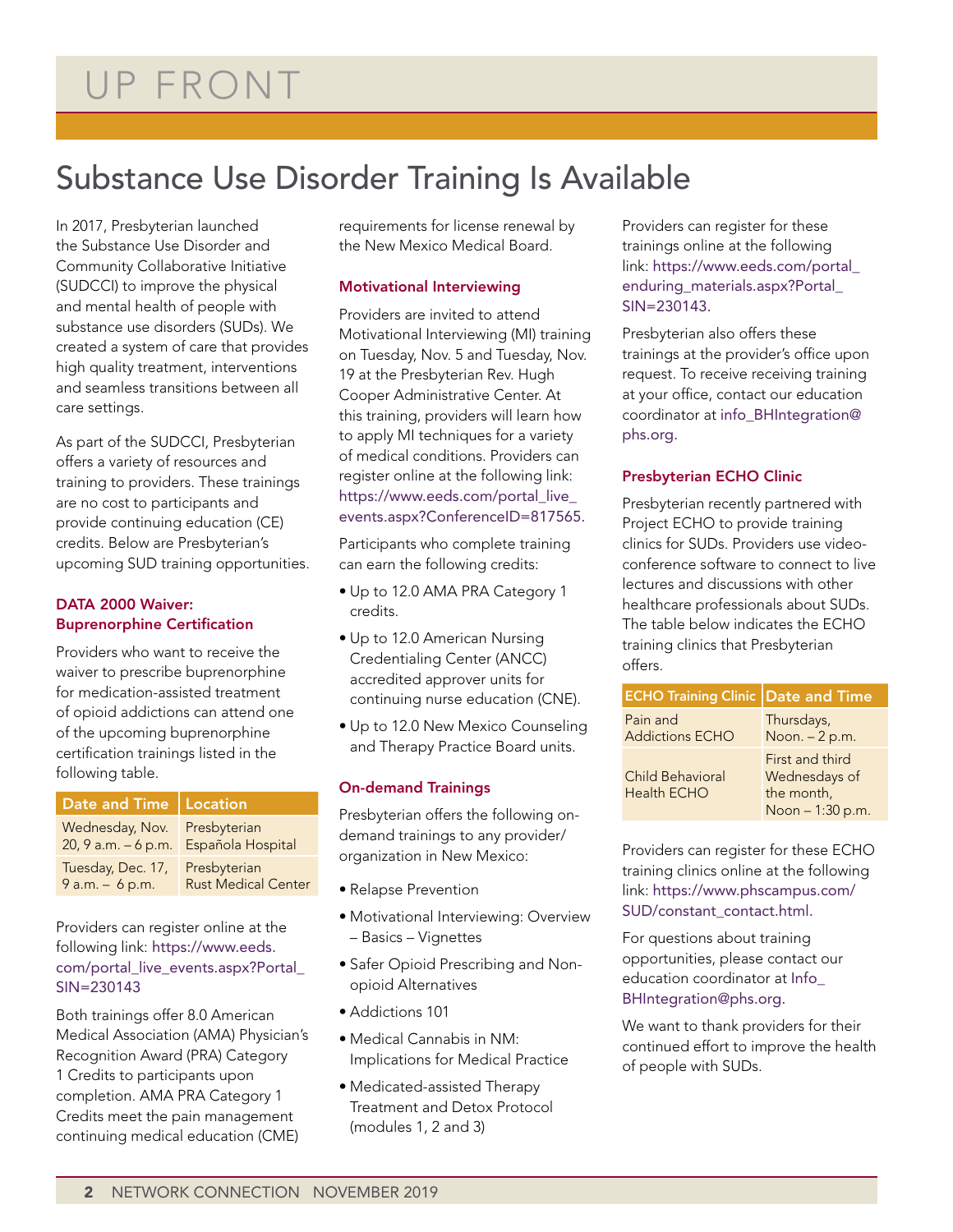# UP FRONT

## Presbyterian Dual Plus Network Expansion and Training

In 2017, Presbyterian began offering Presbyterian Dual Plus (HMO SNP) to members who are eligible for both Medicare and full Medicaid (Centennial Care) benefits. Dual Plus was initially offered to eligible members who reside in Bernalillo, Cibola, Rio Arriba, Sandoval, Santa Fe, Socorro, Torrance and Valencia counties. Beginning Jan. 1, 2020, Presbyterian will expand services to the following counties:

| <b>Colfax</b> | Grant | Otero      | <b>Sierra</b> |
|---------------|-------|------------|---------------|
| Dona Ana      | Luna  | San Miquel |               |

Presbyterian will serve a total of 15 counties in 2020. We will recruit new providers and use our existing network of contracted providers to meet the needs of Presbyterian Dual Plus members.

Our Dual Plus network is designed to deliver the full range of covered benefits and services. Presbyterian also ensures that our network performance meets access standards from the Centers for Medicare & Medicaid Services (CMS).



### 2020 Dual Plus Training

Contracted providers who render services to Presbyterian Dual Plus members are required to complete Dual Plus training annually. The training for 2020 will be available to providers in November, 2019.

The self-guided, online training module is available on the Presbyterian website at the following link: [phppn.org](http://phppn.org). The training takes about 30 minutes to complete and requires providers to attest to completing the module. Please note that office staff cannot complete the training on behalf of a provider.

For questions about the Dual Plus training or expansion, contact you Provider Network Operations relationship executive. Providers can find his or her contact information at [www.phs.org/ContactGuide](file:///C:\Users\Rprewitt\AppData\Local\Microsoft\Windows\Temporary%20Internet%20Files\Content.Outlook\W5XE0YSP\www.phs.org\ContactGuide).

## Pharmacy and Formulary Resources for Providers

Presbyterian strives to improve access to important information. One of the ways we accomplish this is by providing pertinent information on our website.

We recently added online searchable formularies to the Pharmacy Resources page on our website at [https://](https://www.phs.org/tools-resources/member/Pages/pharmacy.aspx) [www.phs.org/tools-resources/](https://www.phs.org/tools-resources/member/Pages/pharmacy.aspx) [member/Pages/pharmacy.aspx.](https://www.phs.org/tools-resources/member/Pages/pharmacy.aspx) This page contains information about prescription drug plans and a list of medications available to members for the following plans:

- Commercial Large Group
- Health Insurance Exchange
- Centennial Care
- Medicare Advantage

To access the online searchable formularies from the Pharmacy Resources page, click the hyperlink for any formulary to find an alphabetical list of all covered drugs. Providers can search for a drug by name or therapeutic class. When providers find and click on the drug they need, they will receive information about that drug, including information about restrictions such as quantity limits, step therapy, prior authorization, age limits and exclusions. PDF versions of the Presbyterian formularies are also available for providers to view, download or print. Both the online and PDF versions of the formulary are updated at least quarterly to reflect changes made by the Presbyterian Pharmacy and Therapeutics Committee.

In addition, the Pharmacy Resources page has information about the following:

- Covered contraceptives
- Mail service pharmacy benefit
- Requesting exceptions
- Pharmacy locations

For any questions about the formulary coverage of medications, please call Presbyterian's Pharmacy Services Help Desk at (505) 923-5757, or toll-free at 1-888-923-5757. The Pharmacy Services Help Desk is available Monday through Friday, from 8 a.m. to 5 p.m. Providers can also send clinical questions to a Presbyterian pharmacist at [ASKRX@phs.org](mailto:ASKRX@phs.org). The email box is monitored during regular business hours, and a clinical pharmacist will respond within one business day.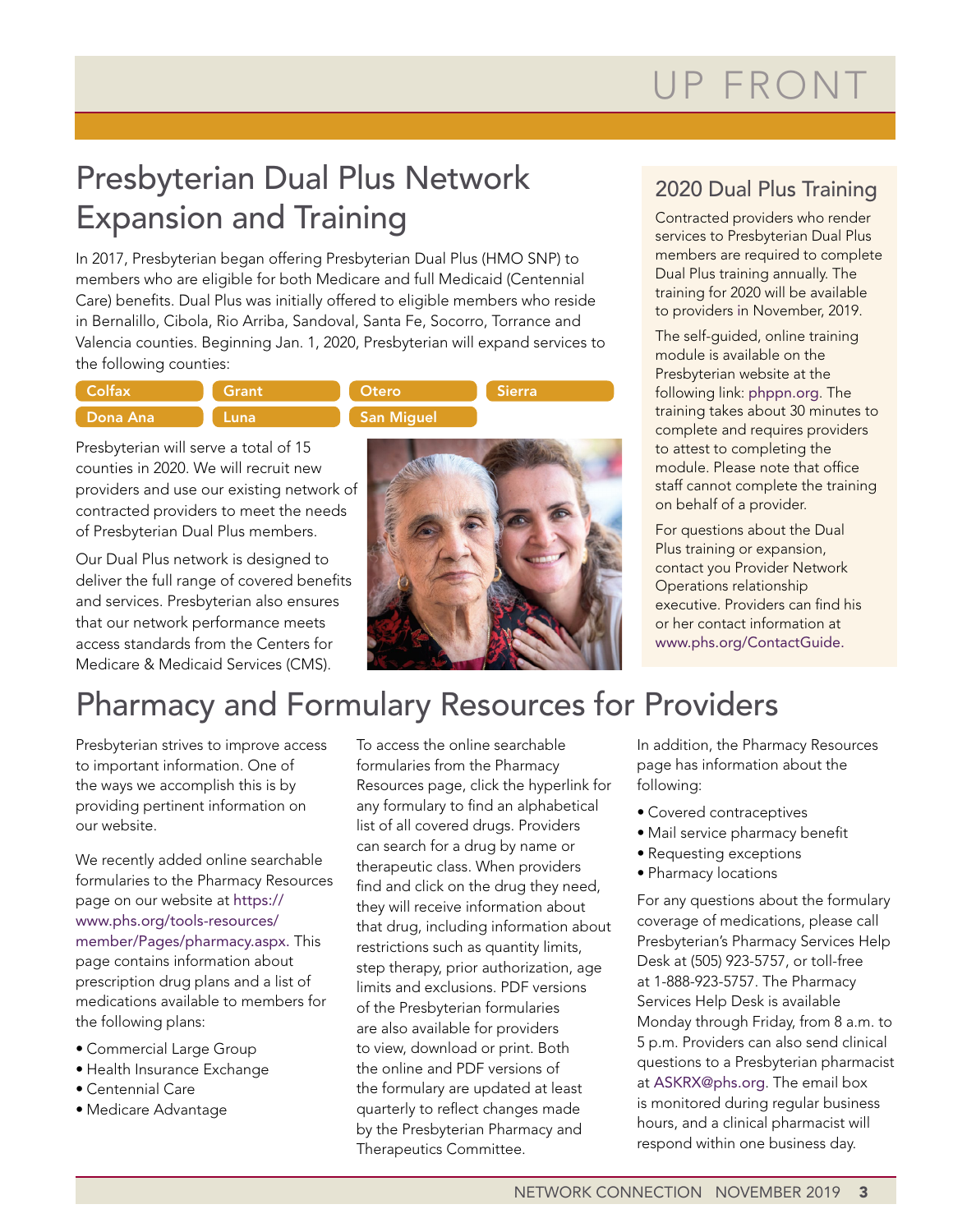## FEATURE



## Improving Transgender Patient Care

Presbyterian embraces the rich diversity of the people we serve. We believe the use of appropriate language is key to treating all members in a respectful manner and providing culturally sensitive and linguistically appropriate care.

As times change, so does the language we use to discuss gender identity (i.e., an individual's concept of self as male, female, or a blend of both or neither). When people identify as a gender that is different from their designated sex at birth, they may consider themselves a transgender person. Transgender is a broad term and is appropriate for nontransgender people to use.

According to the Transgender Resource Center of New Mexico (TGRCNM), a community-based organization that provides support to transgender people, providers who speak in gender-affirming language create a safe and welcoming environment for transgender people to seek and receive the care they need. To help foster a better understanding between providers and their patients, TGRCNM offers the following list of common terms and definitions patients may use to describe themselves:

- Transgender man: A transgender individual who was assigned female at birth and currently identifies as a man.
- Transgender woman: A transgender individual who was assigned male at birth and currently identifies as a woman.
- Cisgender person: An individual whose gender conforms to his or her sex designated at birth (i.e., not a transgender person).
- **Intersex person:** An individual born with a wide range of natural bodily variations/sex characteristics (e.g., hormonal makeup, genitals, gonads

and chromosome patterns) that do not fit the typical binary notions of male or female bodies.

• Non-binary person: A person who doesn't identify as exclusively male or female, regardless of their sex characteristics or the gender designated at birth.

The following bolded words are inappropriate to use and respectful alternatives are provided:

#### Biological sex or born a boy/girl

– Use "sex designated/assigned at birth."

- Transgenders Use "transgender" as an adjective, not a noun (i.e., a transgender person).
- **Transgendered** Use the adjective "transgender."
- Hermaphrodite Use the adjective "intersex."

The following terms are unacceptable and should never be used:

- He-she
- $\bullet$  It
- She-male
- Tranny
- Transvestite

Below are a few communication strategies from the Centers for Disease Control and Prevention (CDC) that providers can use when caring for transgender patients:

- When addressing new patients, avoid pronouns (i.e., he or she) or gendered terms like "ma'am" and "sir."
- Politely and privately ask all patients what name and pronouns they prefer.
- If a patient gives a name different than what is listed in your record, ask if the chart could be listed under another name or ask what name is listed with their insurance company.
- Apologize if you use the wrong name or pronoun.

Healthcare professionals who show sensitivity to an individual's gender identity can foster a better relationship with their patient. This can also help improve patient care and lead to better health outcomes throughout the state.

For more information on how to provide culturally sensitive and linguistically appropriate care to transgender people, contact TGRCNM at (505) 200-9086 or [www.tgrcnm.org](https://tgrcnm.org/).

### Transgender Statistics

- According to the 2017 GLAAD survey, "Accelerating Acceptance," 20% of millennials identify as something other than straight/ cisgender compared to 7% of boomers.
- According to the 2017 New Mexico Youth & Resiliency Survey, 3.4% of public school students (grades 6 - 12) who completed the survey identified as transgender, gender fluid or genderqueer.
- In a 2018 study published by the American Academy of Pediatrics, transgender adolescents have a higher suicide attempt rate than their cisgender peers:
	- 41.8% of transgender adolescent women compared to 17.6% of their cisgender peers.
	- 50.8% transgender adolescent men compared to 9.8% of their cisgender peers.
- A 2011 survey by the National Center for Transgender Equality found 41% of transgender adults reported they attempted suicide.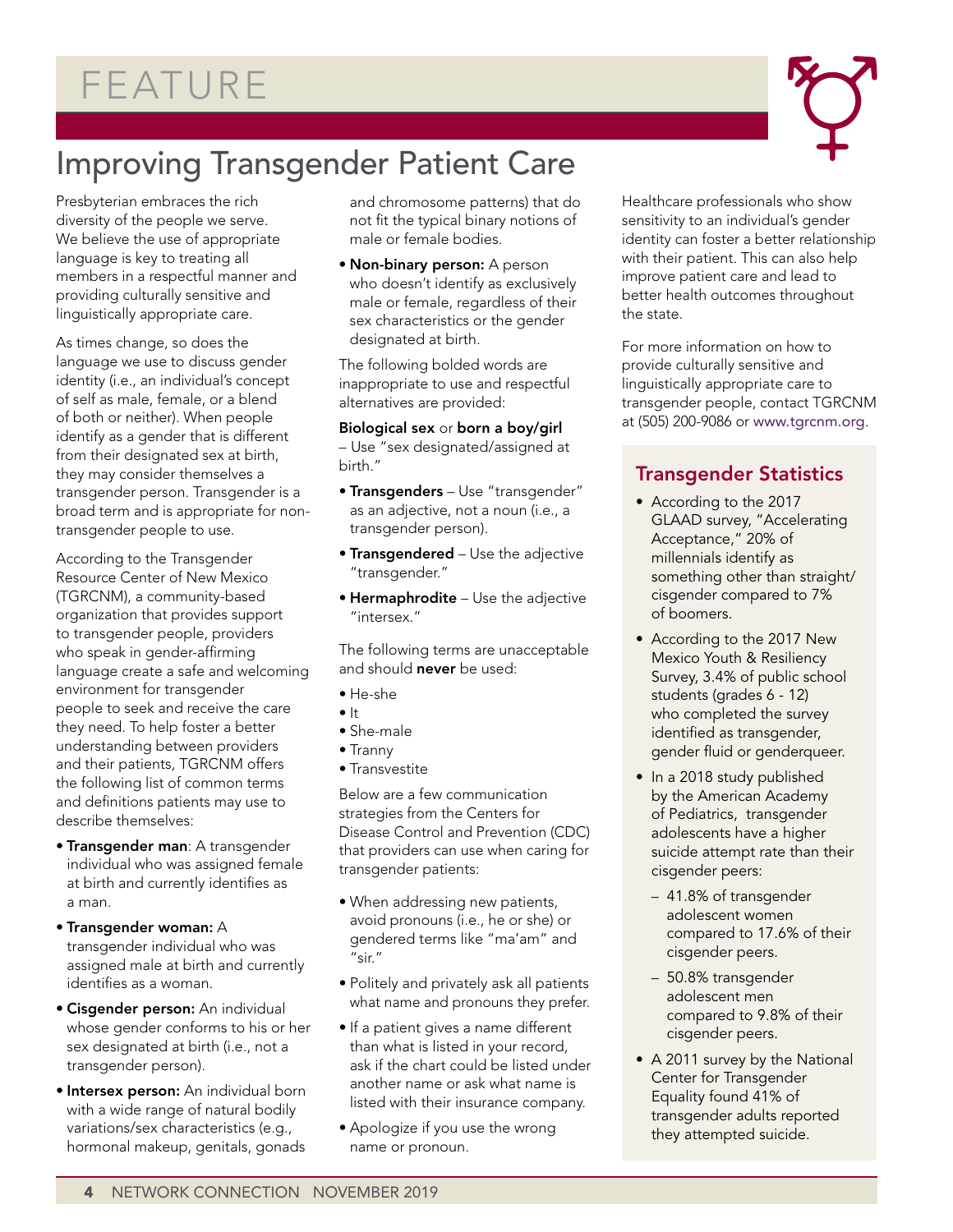# REGULATORY REMINDER

## Advising Patients on the Risk of Opioid Overdose

Presbyterian ensures the appropriate use of prescription medications by monitoring potential abuse or inappropriate utilization of medications and implementing interventions that ensure safer prescribing practices for chronic pain management, early screening and detection of opioid misuse, and early intervention and treatment of substance use disorders.

In addition, in accordance with Senate Bill 221, Presbyterian requires providers to do the following:

• Advise patients on the risks of opioid overdose and availability of an opioid antagonist when they first prescribe, distribute or dispense an opioid analgesic and on the first occasion each calendar year thereafter.

- Co-prescribe an opioid antagonist when the amount of opioid analgesic prescribed is at least a five-day supply.
- Include the following information in the prescription for the opioid antagonist:
- Written information about the temporary effects of the opioid antagonist.
- Techniques for administering the opioid antagonist.
- A warning that instructs the person who administers the opioid antagonist to call 911 immediately after administering the opioid antagonist.

Providers can view Senate Bill 221 in its entirety at [https://legiscan.com/](https://legiscan.com/NM/bill/SB221/2019) [NM/bill/SB221/2019](https://legiscan.com/NM/bill/SB221/2019).

| Patient Name:<br>Address: | Date:   |  |
|---------------------------|---------|--|
| $R_{\rm X}$               |         |  |
|                           | Opioids |  |
|                           |         |  |
| MD:<br>Signature:         |         |  |
|                           |         |  |

# TAKE NOTE

## Presbyterian Contracts with New Health Systems for Centennial Care

Member care is our top priority, and we contract with new providers and healthcare systems to help ensure members receive the care they need when they need it. Presbyterian is pleased to announce that we have contracted with the following healthcare systems and hospitals for Centennial Care:

- University of New Mexico Hospital (UNMH)
- University of New Mexico Medical Group (UNMMG)
- Lovelace Health Systems (LS)
- Lovelace Medical Group (LMG)

Presbyterian's contracts with these healthcare systems and hospitals increases access to quality care, reduces costs and improves health outcomes for Centennial Care members. Centennial Care members can now schedule appointments with providers at UNMH, UNMMG, LS and LMG. Providers can also refer Centennial Care members to these providers.

Presbyterian will continue to expand its network to improve the health of the members, patients and communities we serve.

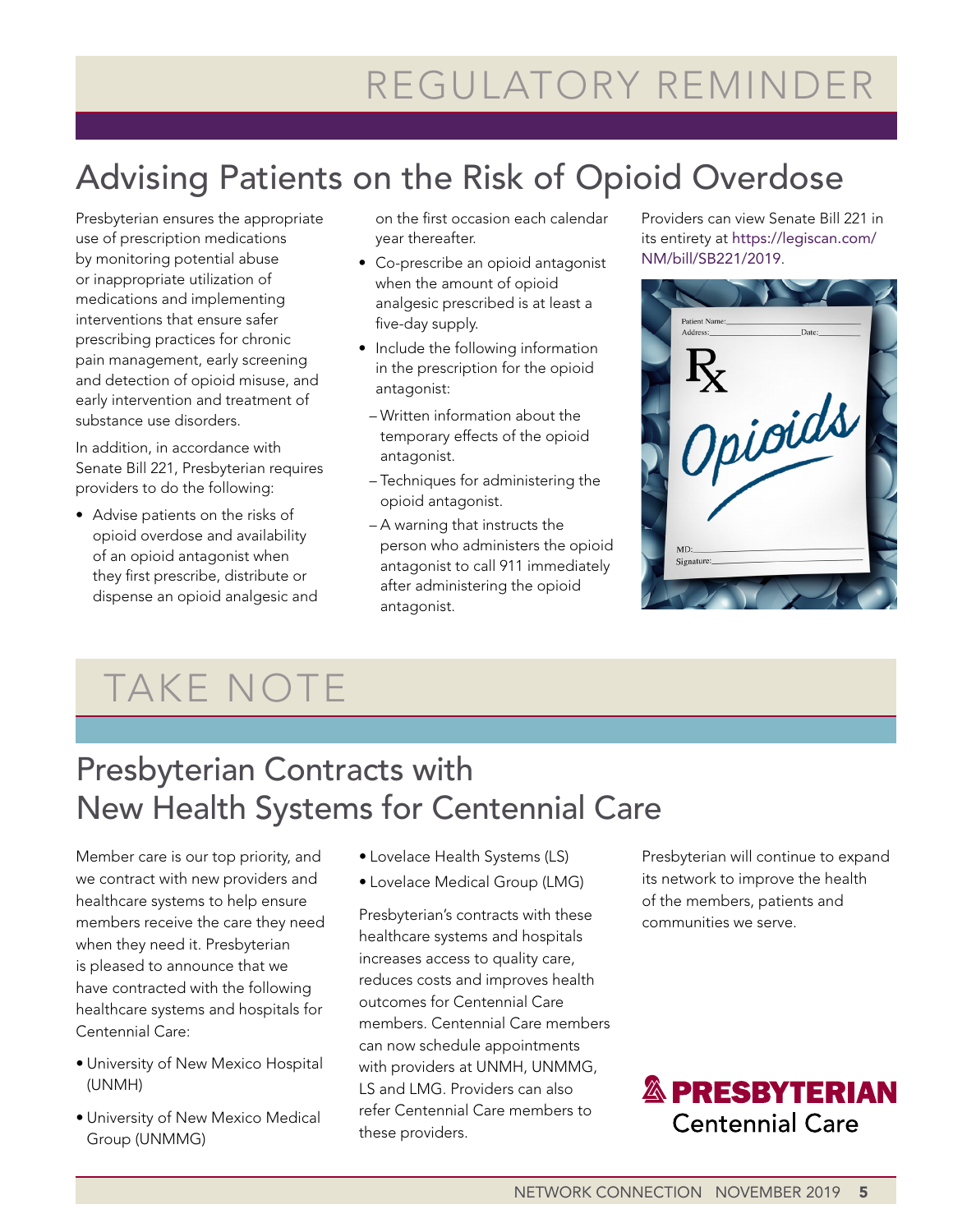## ADHD Treatment Recommendations and Guidelines

Attention-deficit/hyperactivity disorder (ADHD) is a neurodevelopmental disorder that affects children, adolescence and adults. It is common for children to have trouble focusing and controlling impulsive behaviors, and children with ADHD do not outgrow these tendencies. According to the Centers for Disease Control (CDC), 6.1 million children between 2 and 17 years old were diagnosed with ADHD in 2016. Of the 6.1 million children with ADHD, about 77%, received treatment.

Pediatricians, family practice clinicians and behavioral health providers typically perform an assessment to diagnose members. These providers are also responsible for developing a treatment plan for members with an ADHD diagnosis. Treatment plans can include medication, behavior therapy or a combination of both.

### The following recommendations are intended to help providers assess and treat members with ADHD:

- Use information from the member's parents, other caregivers and teachers to confirm a diagnosis. Helpful information may include validated ADHD-specific rating scales and school-based evaluations and assessments.
- Provide a history and physical examination that includes the presence and duration of core ADHD symptoms in the assessment. This can include the following:
- Age of onset (symptoms must be present prior to age 12).
- Degree of functional impairment from the perspective of the patient, family and school.
- Medical, environmental and genetic risk factors.
- Consider the age of consent before offering treatment.
- Evaluate the member for other conditions that mimic or coexist with ADHD (e.g., anxiety disorder, autism spectrum disorder, fetal alcohol syndrome and genetic disorders such as fragile X syndrome).
- Deliver psychoeducation to all members and their parents or caregivers. Psychoeducation should include information about the following:
- How ADHD presents in the member, the plan and rationale for treatment and available treatments. Be sure to include medication benefits, risks, side effects and psychotherapeutic interventions.
- Possible comorbid disorders and how comorbid treatment integrates with ADHD treatment.
- Available social and/or certified peer support.
- The member's rights to educational needs assessments through the school system, if appropriate, under the Individuals with Disabilities in Education Act (IDEA) and Section 504 of the Civil Rights Act.
- The increased risk for suicidal behavior. If antidepressants or atomoxetine are prescribed, include information about early warning signs.
- The medication therapy is the most effective treatment for ADHD. Also offer behavioral therapy, psychotherapy, family therapy, support groups, social skills and parenting skills training as treatment options.
- Avoiding polypharmacy in general. Children who take stimulants must be monitored closely and carefully by healthcare professionals for side effects and effectiveness.
- Using occasional medicationfree trials to reassess the dosage and need for continued pharmacological treatment.

### The National Center for Quality Assurance (NCQA) recommends the following for children and adolescents receiving newly prescribed ADHD medication:

- One follow-up visit with the prescribing provider during the first 30 days of prescription fill.
- At least two follow-up visits with the prescribing provider within nine months after the first month of medication treatment.

An effective treatment plan can help members successfully manage their condition. For more information on treating ADHD, please visit the following website: [https://www.cdc.](https://www.cdc.gov/ncbddd/adhd/index.html) [gov/ncbddd/adhd/index.html](https://www.cdc.gov/ncbddd/adhd/index.html)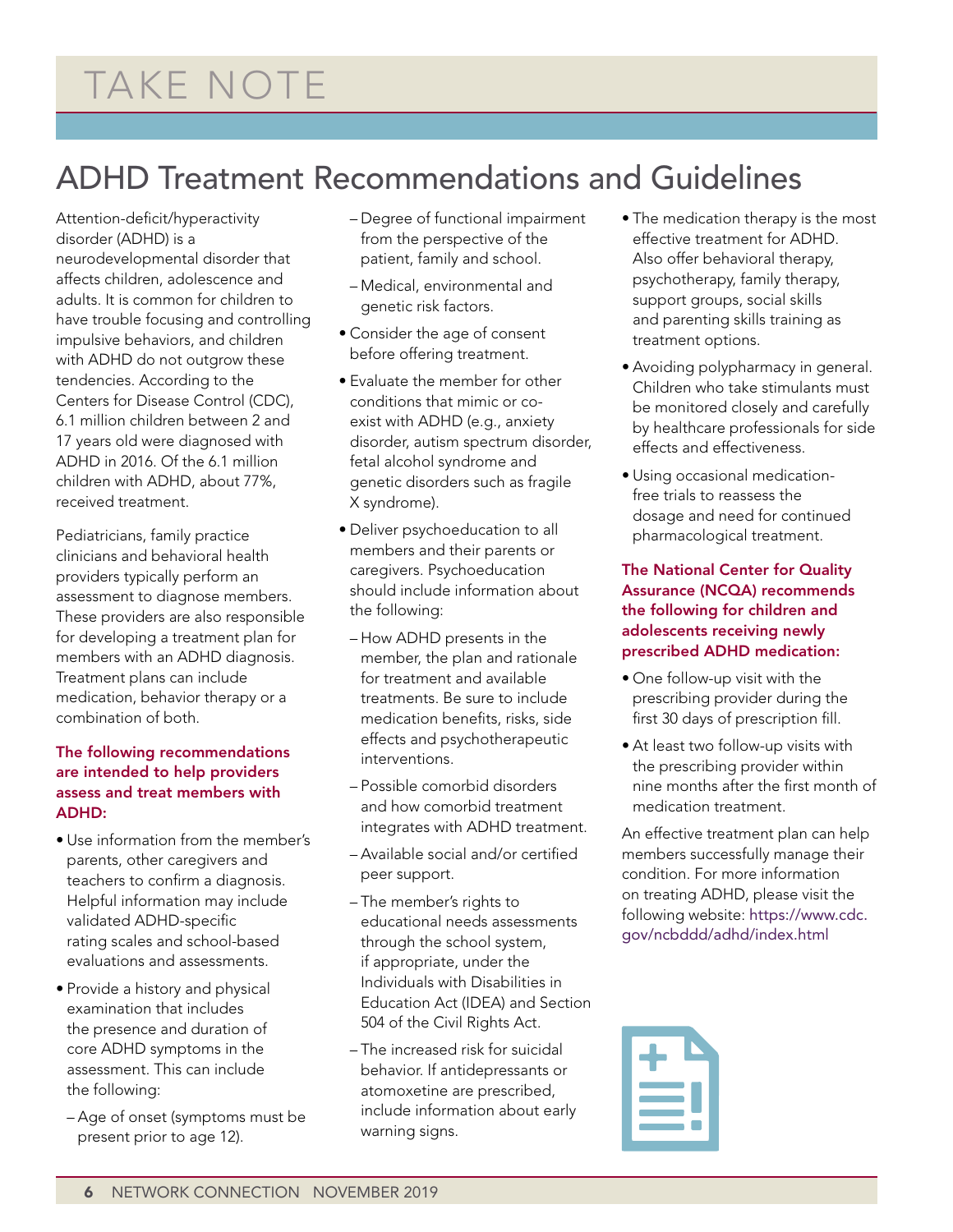# TAKE NOTE

## Antipsychotic Medications and Diabetes Quality Metrics for Children and Adolescents

Presbyterian is committed to upholding the highest standards in healthcare. One of the ways we accomplish this is by using National Committee for Quality Assurance Healthcare Effectiveness Data and Information Set (NCQA HEDIS®) measures to measure and improve healthcare quality. NCQA recently updated HEDIS measures, clinical guidelines and recommendations for the concurrent use and metabolic monitoring of children and adolescents on antipsychotic medications.

According to NCQA, antipsychotic medications are among the most costly, highest risk and quickly progressing therapeutic classes for children and adolescents with mental disorders. To ensure the safe and judicious use of antipsychotic medications in children and adolescents, NCQA tracks and trends the following quality metrics:

- Increasing laboratory monitoring for members who take secondgeneration antipsychotic (SGA) medications.
- Reducing the number of children and adolescents who are on concurrent antipsychotic medications.

Children on antipsychotic medications are at high risk for developing diabetes, cholesterol problems and/or other conditions associated with weight gain. NCQA recommends yearly fasting blood glucose or hemoglobin A1C (HbA1c) and LDL-C or cholesterol level testing as a key part of laboratory

monitoring for children and adolescents who take antipsychotic medication.

In addition to the NCQA's recommendations, the American Diabetes Association, American Psychiatric Association, American Association of Clinical Endocrinologists and North American Association for the Study of Obesity published the following recommendations on antipsychotic drugs, obesity and diabetes:

- Perform a baseline screening before or as soon as clinically feasible after the initiation of any antipsychotic medication. This includes recording the following information:
- Personal and family history of obesity, diabetes, dyslipidemia, hypertension or cardiovascular disease
- Weight, height and calculated body mass index (BMI)
- Waist circumference at the level of the umbilicus
- Blood pressure
- Fasting plasma glucose
- Fasting lipid profile
- Initiate follow-up monitoring that includes the following practices:
- Check weight at four, eight and 12 weeks after starting or changing SGA therapy. Check weight quarterly thereafter. If a member gains 5% or more of their initial weight, then consider switching the member's medication.



- Perform a fasting plasma glucose, lipid levels and blood pressure test three months after the initial test was performed.
- Check blood pressure and perform plasma glucose tests annually, or more frequently for members with a higher baseline risk for the development of diabetes or hypertension.
- Perform lipid testing every five years, or more frequently if clinically indicated, for members with a normal lipid profile.

For questions about the new NCQA HEDIS measures and antipsychotic and diabetes quality metrics for children and adolescents, please contact the Quality Performance Improvement department at (505) 923-5017 or [PerformanceImp@phs.org](file:///C:\Users\Rprewitt\AppData\Local\Microsoft\Windows\Temporary%20Internet%20Files\Content.Outlook\W5XE0YSP\PerformanceImp@phs.org).

*HEDIS (Healthcare Effectiveness Data and Information Set) is a registered trademark of the National Committee for Quality Assurance (NCQA), [http://www.ncqa.org.](http://www.ncqa.org)*